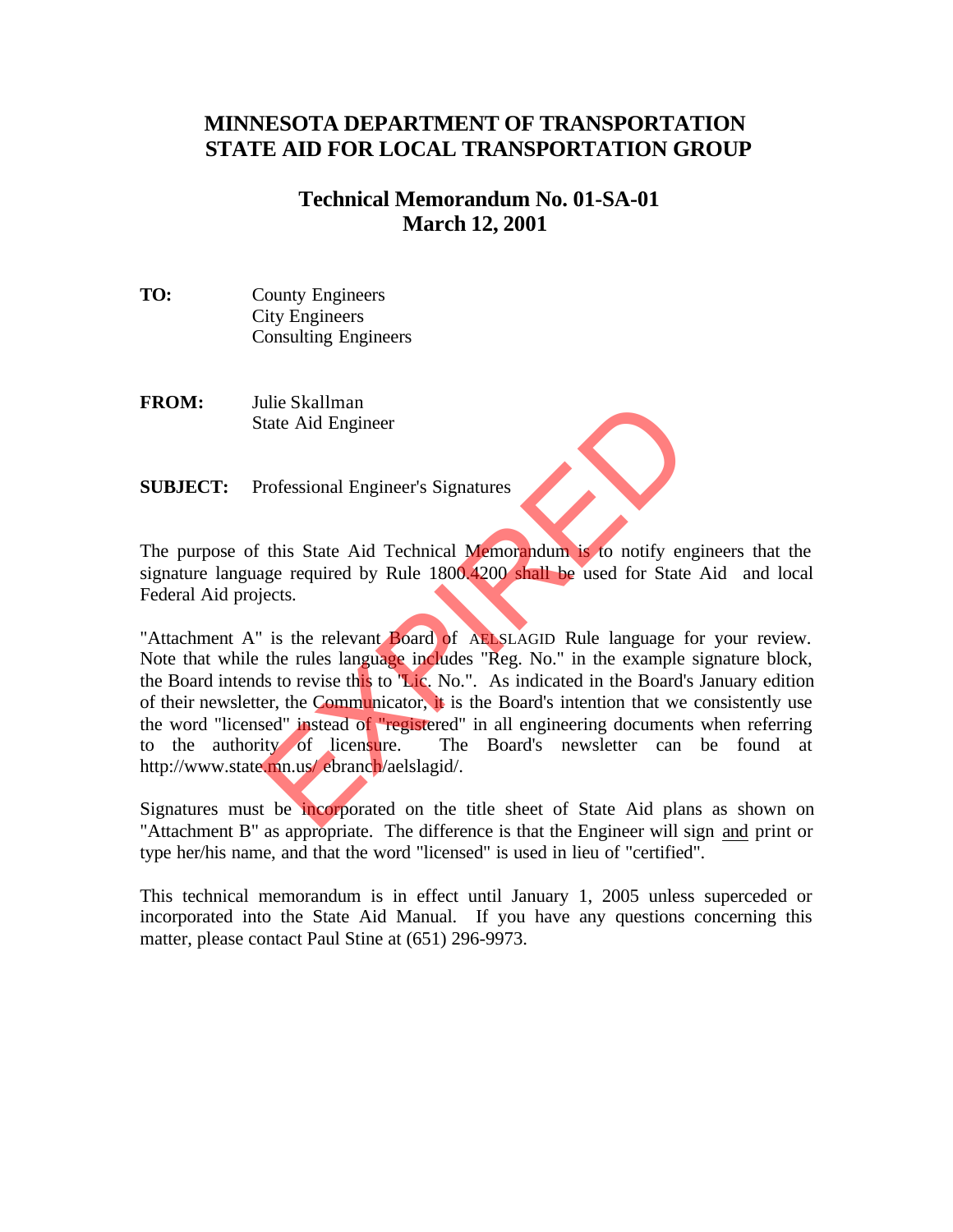## "Attachment A" Relevant **AELSLAGID** Rule Language Chapter **1800**

#### 1800.4200 CERTIFICATION AND SIGNATURE ON PLANS.

Subpart 1. Requirement. The certification and signature on plans, specifications, plats, reports, etc., is mandatory, as provided by Minnesota Statutes, section 326.12, subdivision 3. A person in direct supervision of work as referred to in the foregoing subdivision is construed to mean the person whose professional skill and judgment are embodied in the document signed, and who assumes responsibility for the accuracy and adequacy thereof.

Subp. 2. Stamp. The board has designed a stamp which combines certification and a space for signature. The size of the stamp together with the size of letters and spacing of lines may be varied to suit individual requirements. The stamp may be imprinted directly on the tracing and signature affixed thereto thus eliminating the necessity of duplicate signatures on prints.

Subp. 3. Title sheets or first sheets. The certification by each of the professions responsible for the preparation of bound specifications, reports, or other documents shall be shown on the title sheet or first sheets. The certification by each of the professions responsible for the preparation of plans or plats shall be shown on each sheet of the set of plans, or each plat.

A. The board licenses applicants as an architect, a professional engineer, a land surveyor, landscape architect, professional geologist, or professional soil scientist.

B. The official roster designates the branch of engineering in which the registered engineer was examined. An applicant for registration as a professional engineer is examined in the branch of engineering which the applicant selects and in which the applicant is deemed qualified as an applicant by the board.

C. A professional engineer may engage in practice in any branch of engineering; provided, however, that a professional engineer who certifies and signs plans, specifications, or other documents may be required to establish, to the satisfaction of the board, that the work was performed according to recognized and acceptable engineering standards and practice. Interior thus eliminating the necessity of duplicate signatures of thereto thus eliminating the necessity of duplicate signatures of the profession of the profession of the profession of the profession of the profession of

Subp. 4. Language. The following wording shall be incorporated in the certification:

#### *(Note: non-engineer signature blocks removed)*

I hereby certify that this plan, specification, or report was prepared by me or under my direct supervision and that I am a duly Licensed Professional Engineer under the laws of the state of Minnesota.

Signature: Typed or Printed Name:

Date **Date Reg. No.** 

Subp. 5. Permanence of document certification. When a document has been certified with the signature of the design professional as specified in subparts 1 to 4, that signature becomes a permanent part of that document and cannot be removed at a later date for any reason.